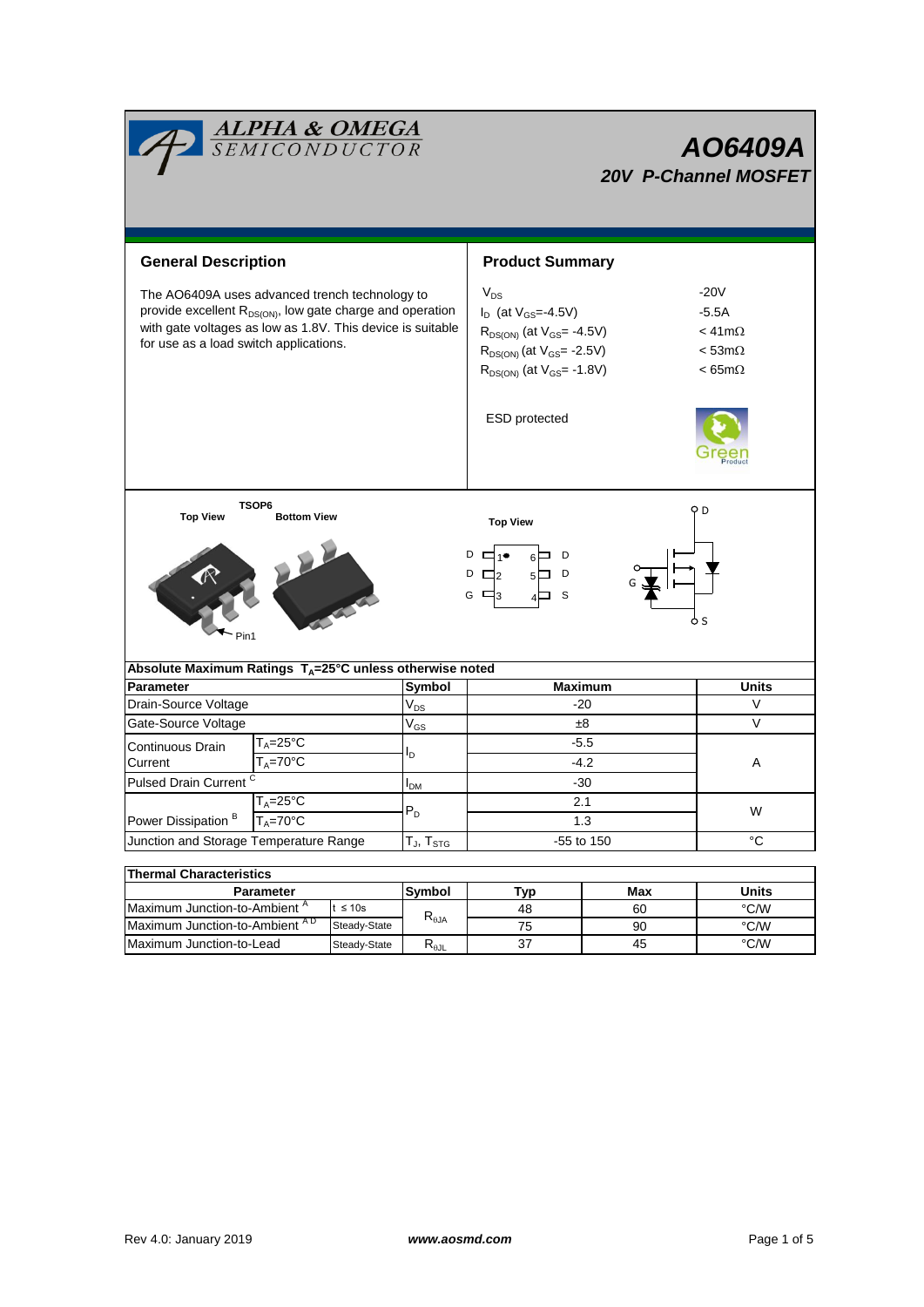

#### **Electrical Characteristics (TJ=25°C unless otherwise noted)**

| Symbol                                 | <b>Conditions</b><br><b>Parameter</b>                             |                                                                 | Min     | <b>Typ</b> | <b>Max</b> | <b>Units</b> |  |  |  |  |  |
|----------------------------------------|-------------------------------------------------------------------|-----------------------------------------------------------------|---------|------------|------------|--------------|--|--|--|--|--|
| <b>STATIC PARAMETERS</b>               |                                                                   |                                                                 |         |            |            |              |  |  |  |  |  |
| BV <sub>DSS</sub>                      | Drain-Source Breakdown Voltage                                    | $I_{D} = -250 \mu A$ , $V_{GS} = 0V$                            | $-20$   |            |            | $\vee$       |  |  |  |  |  |
| $I_{DSS}$                              | Zero Gate Voltage Drain Current                                   | $V_{DS}$ =-20V, $V_{GS}$ =0V<br>$T_i = 55^{\circ}C$             |         |            | -1<br>$-5$ | μA           |  |  |  |  |  |
| $I_{GSS}$                              | Gate-Body leakage current                                         | $V_{DS} = 0V$ , $V_{GS} = \pm 8V$                               |         |            | ±10        | μA           |  |  |  |  |  |
| $V_{GS(th)}$                           | Gate Threshold Voltage                                            | $V_{DS} = V_{GS}$ , $I_{D} = -250 \mu A$                        | $-0.3$  | $-0.57$    | $-0.9$     | $\vee$       |  |  |  |  |  |
| $I_{D(ON)}$                            | On state drain current                                            | $V_{GS} = -4.5V$ , $V_{DS} = -5V$                               | -30     |            |            | A            |  |  |  |  |  |
| $R_{DS(ON)}$                           |                                                                   | $V_{GS}$ =-4.5V, I <sub>D</sub> =-5.5A                          |         | 34         | 41         |              |  |  |  |  |  |
|                                        |                                                                   | $T_i = 125$ °C                                                  |         | 49         | 59         | $m\Omega$    |  |  |  |  |  |
|                                        | Static Drain-Source On-Resistance                                 | V <sub>GS</sub> =-2.5V, I <sub>D</sub> =-4A                     |         | 42         | 53         | $m\Omega$    |  |  |  |  |  |
|                                        |                                                                   | $\overline{V_{GS}}$ =-1.8V, I <sub>D</sub> =-2A                 |         | 52         | 65         | $m\Omega$    |  |  |  |  |  |
| <b>g<sub>FS</sub></b>                  | $V_{DS} = -5V$ , $I_D = -5.5A$<br><b>Forward Transconductance</b> |                                                                 |         | 20         |            | S            |  |  |  |  |  |
| $V_{SD}$                               | Diode Forward Voltage                                             |                                                                 | $-0.64$ | $-1$       | $\vee$     |              |  |  |  |  |  |
| $I_{\rm S}$                            | Maximum Body-Diode Continuous Current                             |                                                                 |         | $-2$       | A          |              |  |  |  |  |  |
|                                        | <b>DYNAMIC PARAMETERS</b>                                         |                                                                 |         |            |            |              |  |  |  |  |  |
| $\mathsf{C}_{\mathsf{iss}}$            | Input Capacitance                                                 |                                                                 | 600     | 751        | 905        | pF           |  |  |  |  |  |
| $C_{\text{oss}}$                       | <b>Output Capacitance</b>                                         | $V_{GS}$ =0V, $V_{DS}$ =-10V, f=1MHz                            | 80      | 115        | 150        | рF           |  |  |  |  |  |
| $C_{\rm rss}$                          | Reverse Transfer Capacitance                                      |                                                                 | 48      | 80         | 115        | рF           |  |  |  |  |  |
| $R_{g}$                                | Gate resistance                                                   | $V_{\text{GS}} = 0V$ , $V_{\text{DS}} = 0V$ , f=1MHz            | 6       | 13         | 20         | Ω            |  |  |  |  |  |
|                                        | <b>SWITCHING PARAMETERS</b>                                       |                                                                 |         |            |            |              |  |  |  |  |  |
| $Q_g$                                  | <b>Total Gate Charge</b>                                          |                                                                 | 7.4     | 9.3        | 11         | nC           |  |  |  |  |  |
| $Q_{qs}$                               | Gate Source Charge                                                | $V_{GS}$ =-4.5V, $V_{DS}$ =-10V, $I_{D}$ =-5.5A                 | 0.8     | 1          | 1.2        | nC           |  |  |  |  |  |
| $\mathsf{Q}_{\underline{\mathsf{gd}}}$ | Gate Drain Charge                                                 |                                                                 | 1.3     | 2.2        | 3.1        | пC           |  |  |  |  |  |
| $t_{D(on)}$                            | Turn-On DelayTime                                                 |                                                                 |         | 13         |            | ns           |  |  |  |  |  |
| $t_r$                                  | Turn-On Rise Time                                                 | $V_{GS}$ =-4.5V, $V_{DS}$ =-10V, R <sub>1</sub> =1.8 $\Omega$ , |         | 9          |            | ns           |  |  |  |  |  |
| $t_{D(off)}$                           | $R_{\text{GEN}} = 3\Omega$<br>Turn-Off DelayTime                  |                                                                 |         | 19         |            | ns           |  |  |  |  |  |
| $t_f$                                  | <b>Turn-Off Fall Time</b>                                         |                                                                 |         | 29         |            | ns           |  |  |  |  |  |
| $t_{rr}$                               | Body Diode Reverse Recovery Time                                  | $I_F = -5.5A$ , dl/dt=500A/ $\mu$ s                             | 20      | 26         | 32         | ns           |  |  |  |  |  |
| Ğ.                                     | Body Diode Reverse Recovery Charge                                | $I_F$ =-5.5A, dl/dt=500A/ $\mu$ s                               | 40      | 51         | 62         | nC           |  |  |  |  |  |

A. The value of R<sub>NA</sub> is measured with the device mounted on 1in<sup>2</sup> FR-4 board with 2oz. Copper, in a still air environment with  $T_A = 25^\circ$  C. The value in any given application depends on the user's specific board design.

B. The power dissipation  ${\sf P}_{\sf D}$  is based on  ${\sf T}_{\sf J(MAX)}$ =150 $^\circ\,$  C, using  $\leqslant$  10s junction-to-ambient thermal resistance.

C. Repetitive rating, pulse width limited by junction temperature  $T_{J(MAX)}$ =150°C. Ratings are based on low frequency and duty cycles to keep initialT $_{\parallel}$ =25° C.

D. The  $R_{q,1A}$  is the sum of the thermal impedence from junction to lead  $R_{q,1I}$  and lead to ambient.

E. The static characteristics in Figures 1 to 6 are obtained using <300us pulses, duty cycle 0.5% max.

F. These curves are based on the junction-to-ambient thermal impedence which is measured with the device mounted on 1in<sup>2</sup> FR-4 board with 2oz. Copper, assuming a maximum junction temperature of  $T_{J(MAX)}=150^\circ$  C. The SOA curve provides a single pulse rating.

COMPONENTS IN LIFE SUPPORT DEVICES OR SYSTEMS ARE NOT AUTHORIZED. AOS DOES NOT ASSUME ANY LIABILITY ARISING OUT OF SUCH APPLICATIONS OR USES OF ITS PRODUCTS. AOS RESERVES THE RIGHT TO IMPROVE PRODUCT DESIGN, FUNCTIONS AND RELIABILITY WITHOUT NOTICE.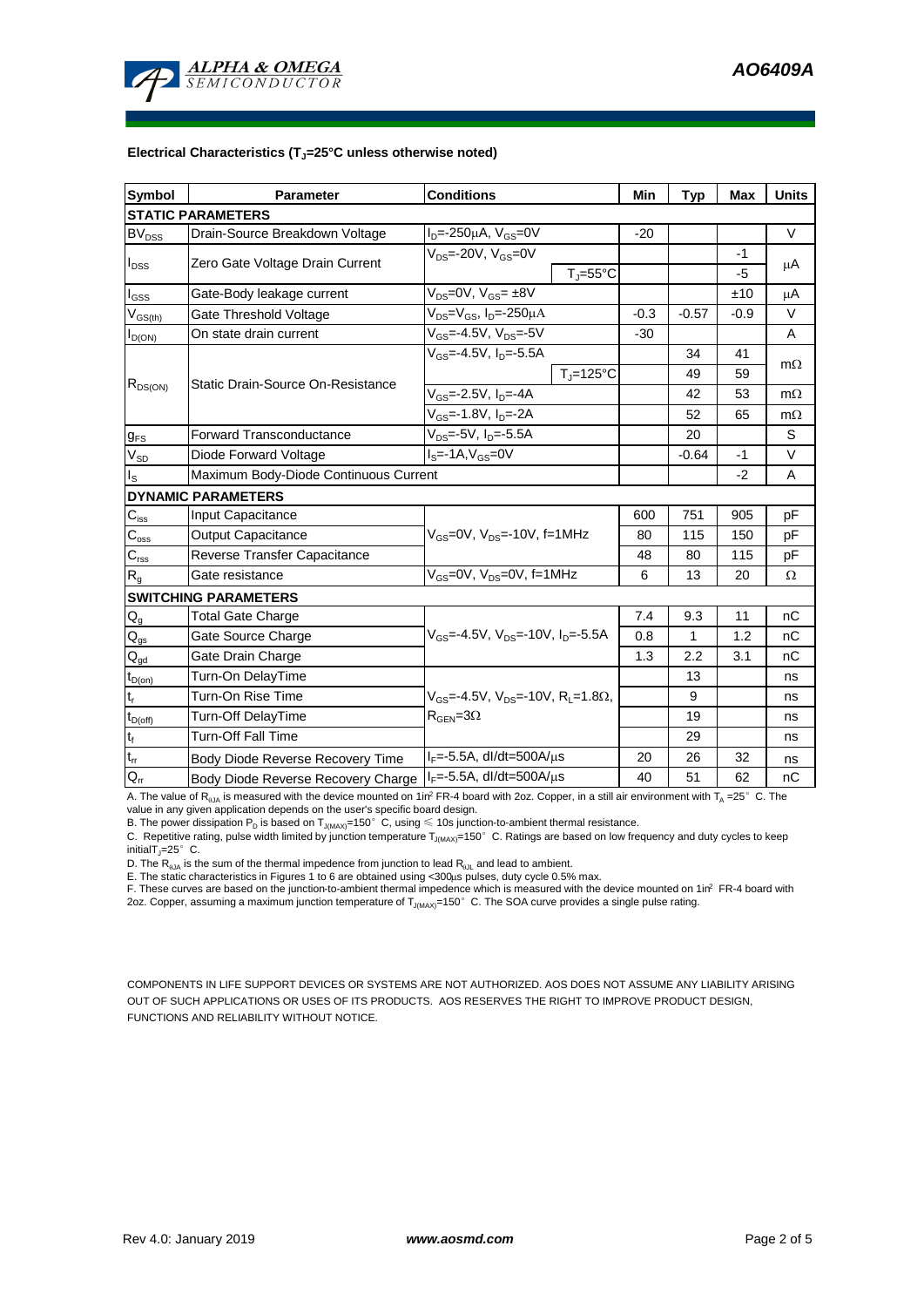

### **TYPICAL ELECTRICAL AND THERMAL CHARACTERISTICS**

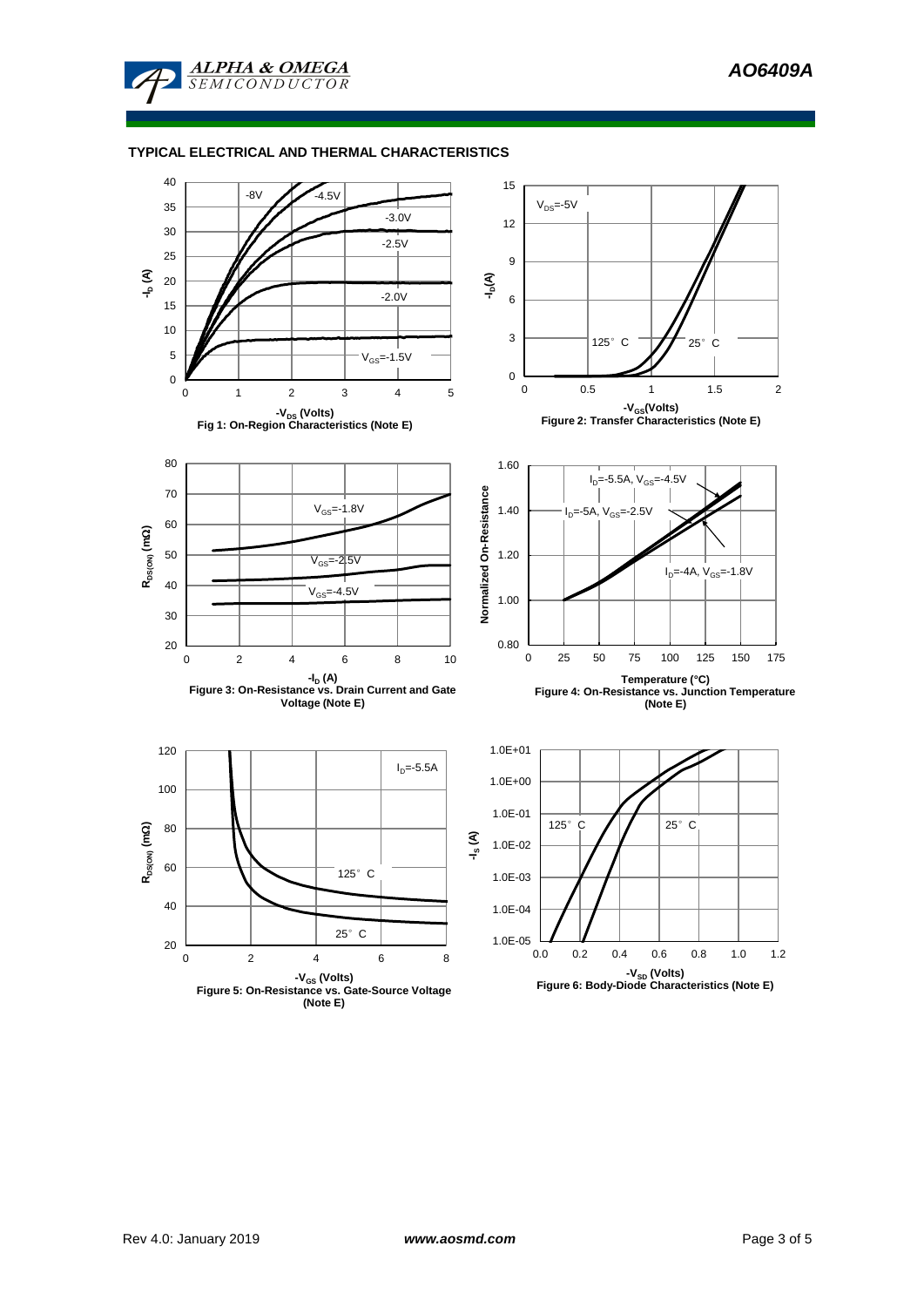

### **TYPICAL ELECTRICAL AND THERMAL CHARACTERISTICS**